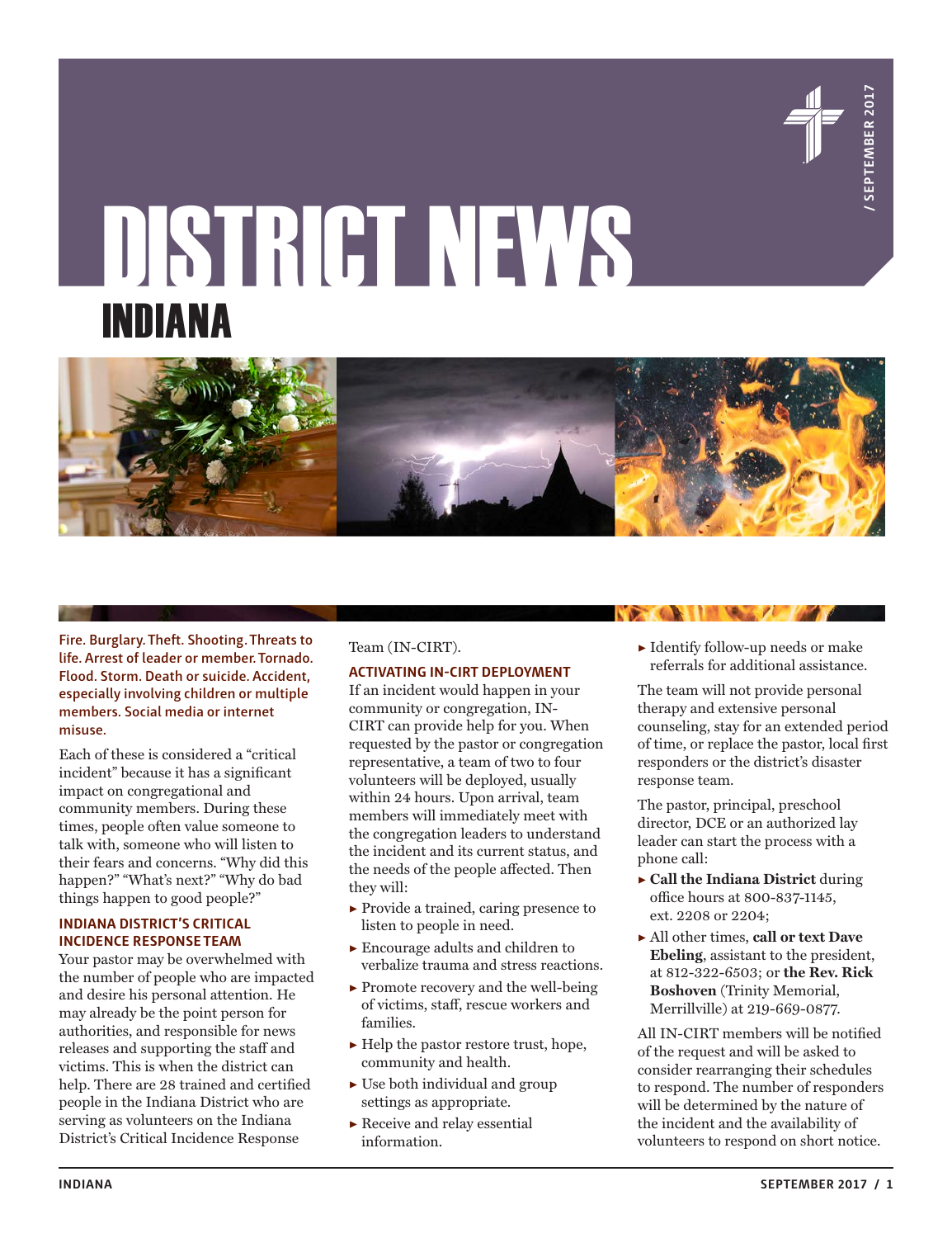# **Teaching the faith: adults**

### **By Rev. Heath Trampe**

Pastor, Faith Lutheran Church; York, Neb.

### **Reawakening**

When I accepted the call to serve as senior pastor of Faith, I assumed that adult Bible class would be a walk in the park. I was coming from a 2,000 plus member congregation in a large city. As associate pastor of St. Peter's, Fort Wayne, I helped to oversee and execute a weekly Wednesday evening Bible study that brought in 300 to 400 people a week. This was in addition to teaching the adult-information class for new members and administrating the youth confirmation program.

It did not take long to discover that rural and small-town ministry has its own unique blessings and challenges! Over two years later, we are seeing 40 to 60 adults every Sunday morning for the pastor-led Bible class, in addition to strong attendance at many small groups that meet throughout the week. But it was not always this way. Here are some things I learned in my first two years at Faith.

### **Get the lay of the land**

Every church is different, and it is important to understand where the congregation has been and where it would like to go. The first large-scale study we undertook at Faith brought

new faces into the adult Bible class, but it was also met with resistance. I might have avoided some heartache as the new pastor if I had been more patient.

### **Balance (διδάσκω) and (οἰκοδομή)**

(διδάσκω) is a biblical Greek word for the kind of formal instruction at which Lutherans have historically been pretty adept. (οἰκοδομή) is the kind of teaching and learning we experience when we share life together. In 1 Thess. 5:11, Paul talks about "encouraging each other and building one another up." This is an important function of the local congregation. At Faith, all the teachers are encouraged to know the material and to be able to share it compellingly, but we also understand that much of what brings adults into Bible class happens outside of Bible class!

### **Be multigenerational**

Early into my time at the first ministry I served, I discovered that adults will more likely attend a study if there is an option available for their kids at the same time. Also, just about everyone is more excited to study if there is food present! This has been true at Faith, and we often try to make sure some kind of refreshment is available when we gather to study God's Word together.

### **Be intentional**

Regardless of the generation you are attempting to reach, a congregation's leadership must be intentional. I frequently mention the current Bible class topic in my preaching, and new faces are regularly encouraged to consider joining the discussion on Sunday mornings. We even managed, by God's grace, to turn a potential Bible class destroyer into one of the most powerful evangelism tools at our disposal!

As with all things in ministry, this is an ongoing process. If you want more information, feel free to email me at *pastortrampe@gmail.com* or give me a call at 402-362-3000.

LCMS Rural & Small Town Mission (RSTM) supports and encourages rural and small-town congregations in engaging their communities and growing together in Christ through Word and Sacrament. If you have a good idea for outreach or a story you'd like to share so that it can be shared with others, please email Amy Gerdts at *amy.gerdts@lcms.org*.

Learn more about RSTM at *lcms.org/ rstm*, by calling 888-463-5127, by email at *rstm@lcms.org*, or "like" RSTM on its Facebook page at *facebook.com/ lcmsrstm*.

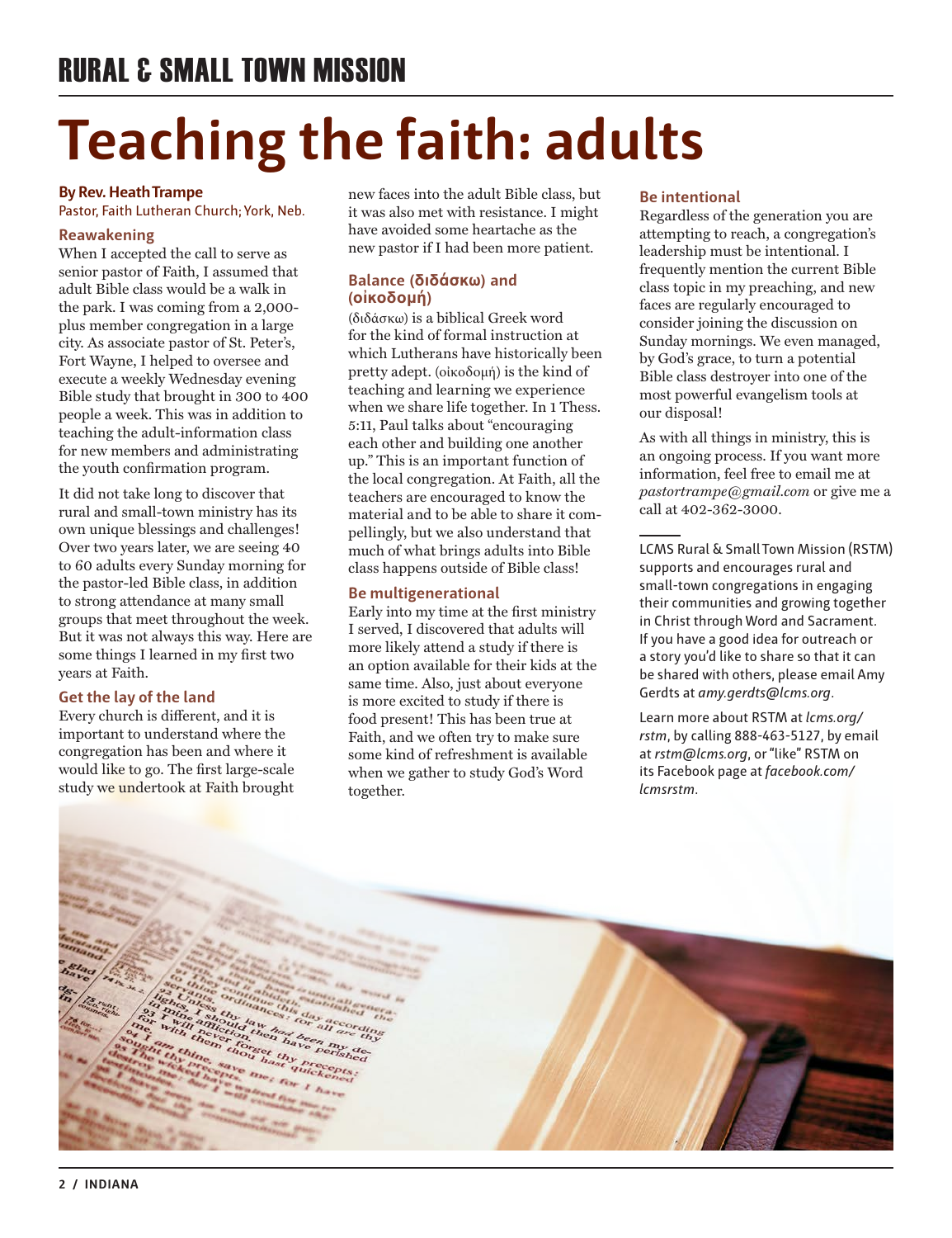# **Affirming life**

**L utherans For Life** will hold a 2017 regional Hope For Life conference on Sept. 16 at Concordia Theological Seminary, Fort Wayne.

This conference will be spiritually uplifting and encouraging. The speakers will focus directly on God's Word and how it applies to the life issues as demonstrated in the conference theme, "Hope For Life."

### **Speakers include:**

**The Rev. Michael Salemink** "Standing Out in the Field— How to Be a Life-Minded Congregation and Community"

**The Rev. Scott Licht** "Hope Amidst the Lies— A Christian Perspective on Physician-Assisted Suicide"

**Dr. Christina Francis** "Yes, Abortion Pill Reversal Will Work"

**The Rev. Dr. Matthew Rueger** "We've Been This Way Before"—

# **Hope For Life**

### 2017 Lutherans For Life Regional Conferences

Ft. Wayne, Indiana • New Braunfels, Texas • Lincoln, Nebraska • Pekin, Illinois

Christians often feel thrust into a hopeless battle previous generations didn't have to fight, especially in the culture wars raging over sexual ethics and life issues.

**The Rev. Dr. Peter J. Scaer** "The Loss of Life and Liberty in the Pursuit of Happiness"

For more information on registration, speakers, schedules, hotels and more, go to **lutheransforlife.org/ conference.**

Lutherans For Life — equipping Lutherans to be Gospel-motivated voices for life.

## **Barnyard adventures**

It all started with a Christmas party.

Last Christmas, members of Trinity Lutheran Church, Culver, invited

the clients and staff from Pathfinder Services, Inc., a group home for adults in Culver, to join them for the party. Everyone had an exceptional time. From that event, a relationship was born.

Building on that budding relationship, Pathfinder Services of Culver and Plymouth teamed with Trinity for a vacation Bible school June 19-23. The fun centered on the theme "Barnyard Roundup" from Concordia Publishing House. Farm attire and themed Bible stories, songs, crafts, games, snacks and lunches set the stage for a week-long,



fun-filled adventure. Every person involved made memories that will last a lifetime and relationships that will endure.

A picnic and joint activities are planned for the future. Pathfinder Services will make jewelry, candles and other articles that clients will sell at Trinity during the fall garage sale.

Trinity members sang with action to songs in American Sign Language, a very useful strategy as several clients were deaf and autistic. Everyone enjoyed learning a new language.

### **CALENDAR OF EVENTS**

**SEPT. 11–12** Circuit Visitors Fall Conference *Cornerstone — Fishers*

**SEPT. 16–19** Council of Presidents meeting

**SEPT. 19–21** Specialized Pastoral Ministry Retreat *Belleville, Ill.*

**SEPT. 21** Indiana District Board of Directors meeting

**SEPT. 26–28** International LCMS Disaster Response Conference *Concordia Theological Seminary, Fort Wayne*

**SEPT. 28–29** Teachers Conference, *Concordia Lutheran High School, Fort Wayne*

**OCT. 11–13** Best Practices Heartland, *Columbus*

**OCT. 12–14** Prayerfully Consider Campus Visit *Concordia Theological Seminary, Fort Wayne*

**OCT. 23–25** Fall Pastors Conference *Marriott Indianapolis East*

**NOV. 1–3**

Luther Hostel, *Concordia Theological Seminary, Fort Wayne*

**NOV. 2–5** Christ Academy College and Phoebe Academy College *Concordia Theological Seminary, Fort Wayne*

**NOV. 9–11** National Rural & Small Town Mission Conference, *Kansas City, Mo.*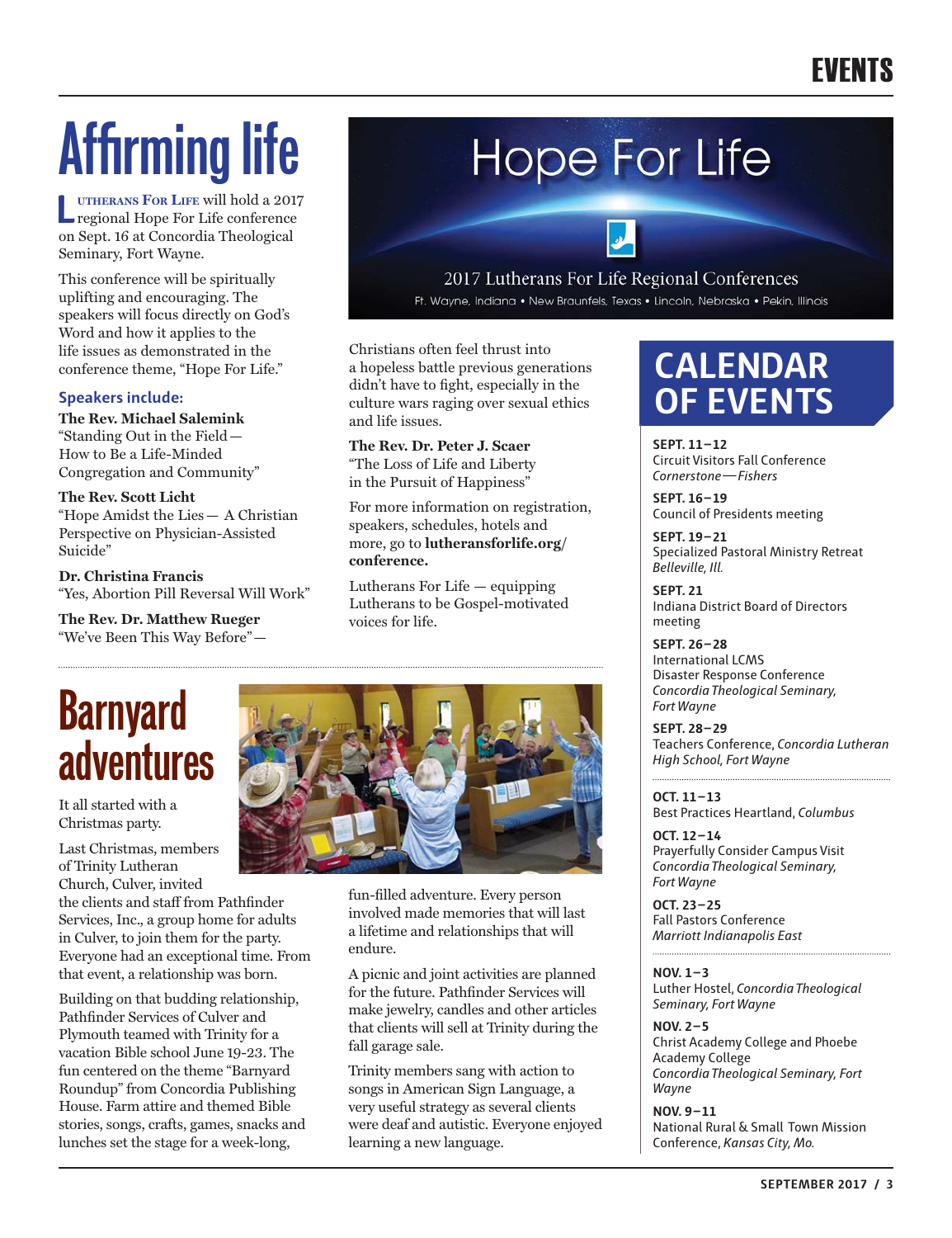### CONGREGATIONAL LEADERSHIP



## **To lead by example, in word and deed**

**By Rev. Dr. Richard Stuckwisch** Pastor, Emmaus, South Bend

**THE LEADERS** of the early church in the New **TESTAMENT** her elders and deacons, were



the called and ordained ministers of Christ, the pastors and teachers who labored in the Word of God and cared for the people by preaching and praying and administering the Sacraments (Heb. 13:7, 17; Acts 14:23; Titus 1:5–9; 1 Peter 5:1–4; 1 Tim. 3:1–13).

From the beginning, however, there were also those faithful disciples, both men and women, who served and supported the Ministry of the Lord and led by their own example (Luke 8:1–3; Acts 2:42–47; 4:32–37; 6:1–4; 1 Cor. 8:1–8; Phil. 1:3–5; 4:10–20). The need for such leadership persists in the life of the Church to this day.

In the installation of congregational officers, the Church confesses that "holiness of life and obedience to Christ are expected of all members of the congregation" (*Lutheran Service Book* Agenda, page 247). For those who serve as office-bearers in the Lord's Church, and for all who would be leaders of a congregation, it is especially important to be faithful in this life to which all Christians are called.

In addition to whatever particular duties of office they may be given, they lead by the example of their faith and life, not in words only, but in deed and truth. They not only see to it that services are held at the proper times, that the Word of Christ is purely preached and taught according to the Lutheran Confessions, and that the Sacraments are administered according to His Word, but they themselves are faithful in attending services, gladly hearing and learning the preaching of God's Word, and regularly receiving the Sacrament.

They go to church. They attend Bible class. They listen to their pastor and

rely on his care. In short, they live by faith as Christians. So, too, they not only encourage the other members of the congregation to support the called workers, to care for the poor and needy, and to serve the general welfare of the church, but they themselves contribute a significant portion of their income in support of the Church and ministry; they give generously to care for their neighbors, and they use their energy and skills to serve the needs of the congregation.

They volunteer to help where they are able. They invest their time in the life of the Church. They acknowledge the contributions and efforts of their brothers and sisters.

And such works of faith and love are a response to the Gospel as they lead by example to the glory of their Lord, Jesus Christ.

*Dr. Stuckwisch serves as third-vice president of the Indiana District, Northwest Region.*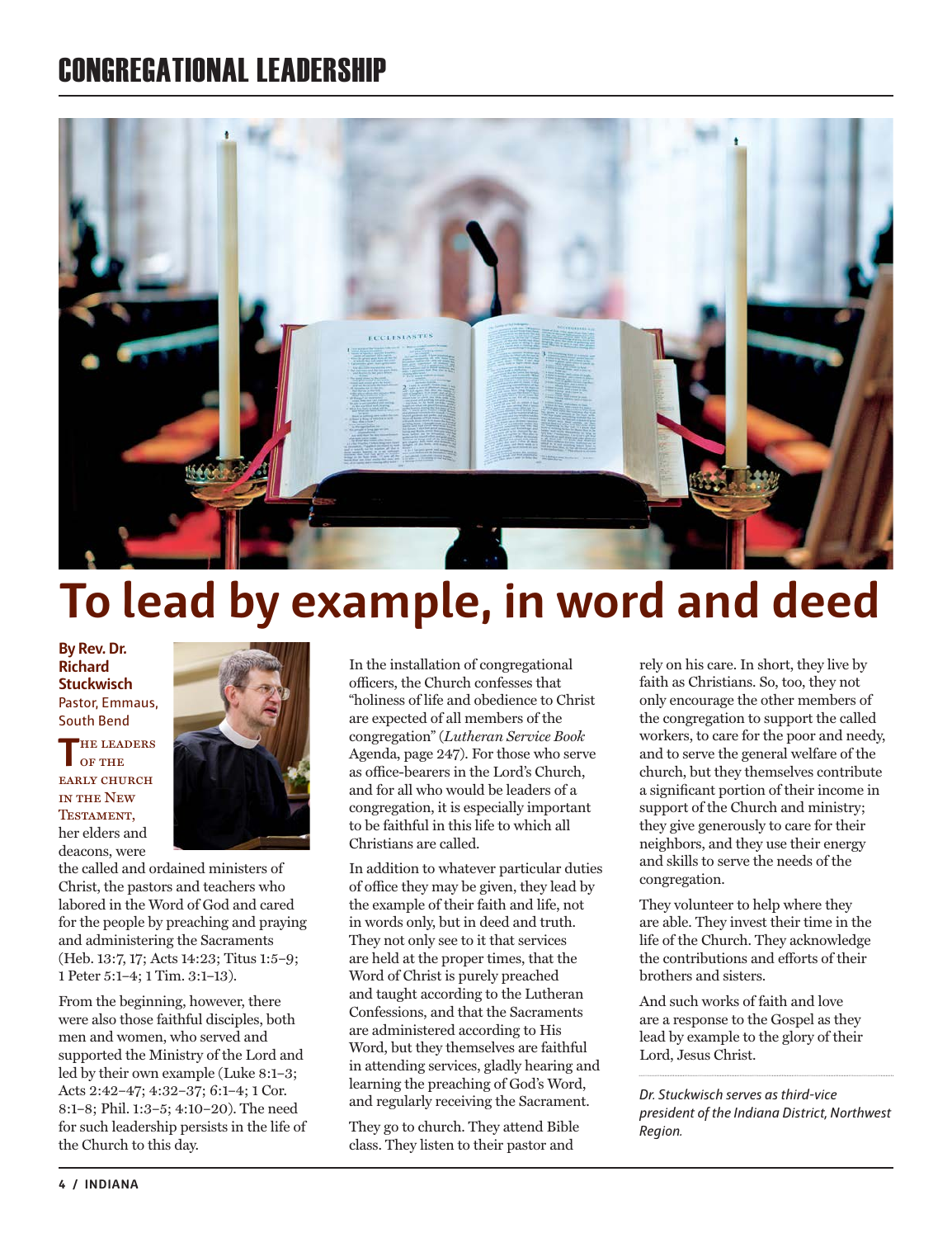# **Taking care of business**

**A**s I was mowing my lawn, I tried to refrain from grumbling about doing it. I decided to take a fresh approach. I'm the caretaker of my yard. I should keep what I have been blessed with



Council of Resources

under control. I should keep it healthy by fertilizing, watering and mowing it at the proper height so the roots can grow deeper and the lawn thicker. That all takes discipline!

That's part of being a steward. We have been created to care for the entire creation that God had spoken into existence, in just six days. He's the owner; we're the caretakers and stewards.

This is true on a congregational level. If congregational leaders are not acting as faithful stewards of the resources that the Lord provides through their membership, they will become an obstacle for the spiritual growth of the congregation. One way this shows up is in careless spending. And another way is being too tightfisted with the investment that members have shared. Something like taking care of your yard

— overwatering or letting the weeds run wild.

It is crucial that the stewardship leaders have a plan in place. That should include teaching and modeling of stewardship in the congregation. If we expect our members to be faithful stewards of their resources, so should the leaders of the congregation. That should not just include internal preservation, but also focusing on outreach—which can be done through our district. To align mission and stewardship is to see what the Church is commanded to do in the Great Commission:

"Go therefore and make disciples of all nations, baptizing them in the name of the Father and of the Son and of the Holy Spirit; teaching them to observe all that I have commanded you." **Matt. 28:19-20a**

So as leaders in your congregation, how are you doing as a steward in God's kingdom here on earth? Through the power of the Holy Spirit, God's Word is the only tool we need to discipline the godly steward. After all, all the resources we have at our disposal are blessings from God to be used to further His kingdom here on earth.

Need help? Go to the district website — *in.lcms.org/resources/stewardshipgiving* — to download free stewardship materials.



### **September Prayer List**

### **Week of September 4**

› Labor Day—Have a blessed Labor Day Weekend!

#### **Week of September 11**

- › Southeastern District
- › Circuit 15
- › Concordia, *Greenwood*
- › Calvary, *Indianapolis*
- › Emmaus, *Indianapolis*
- › Our Savior, *Indianapolis*
- › Peace Deaf, *Indianapolis*
- › St. Paul, *Indianapolis*
- › St. Peter, *Indianapolis*
- › First Timothy, *Indianapolis*
- › Mt. Olive, *Greenwood*
- › Christ the King, *Mooresville*
- › **Mission:** TIM Mission Support— *Messiah, Indianapolis*
- › **RSO:** Cranach Institute, *Fort Wayne*

#### **Week of September 18**

- › Southern District
- › Circuit 18
- › Calvary, *Bedford*
- › St. Paul, *Brownstown*
- › St. Peter, *Brownstown*
- › Emmanuel*, Leesville*
- › Good Shepherd, *Medora*
- › Faith, *Salem*
- › St. John, *Seymour*
- › Trinity, *Vallonia*
- › **Mission:** African American Support—1st Timothy, *Messiah, Indianapolis*
- › **RSO:** Cross Connections *Fort Wayne/Indianapolis*

#### **Week of September 25**

- › Southern Illinois District
- $\overline{\phantom{a}}$  Circuit 2
- › Trinity, *Crown Point*
- › Faith, *DeMotte*
- › Faith, *Gary*
- › Good Shepherd, *Gary*
- › Our Saviour, *Gary*
- › St. John, *Gary*
- › St. Philip, *Gary*
- › St. Michael, *Hebron*
- › Trinity, *Hobart*
- › Trinity Memorial, *Merrillville*
- › **Mission:** Foreign Missions, *Concordia, Fort Wayne*
- › **RSO:** Hands of Mercy, *Fort Wayne*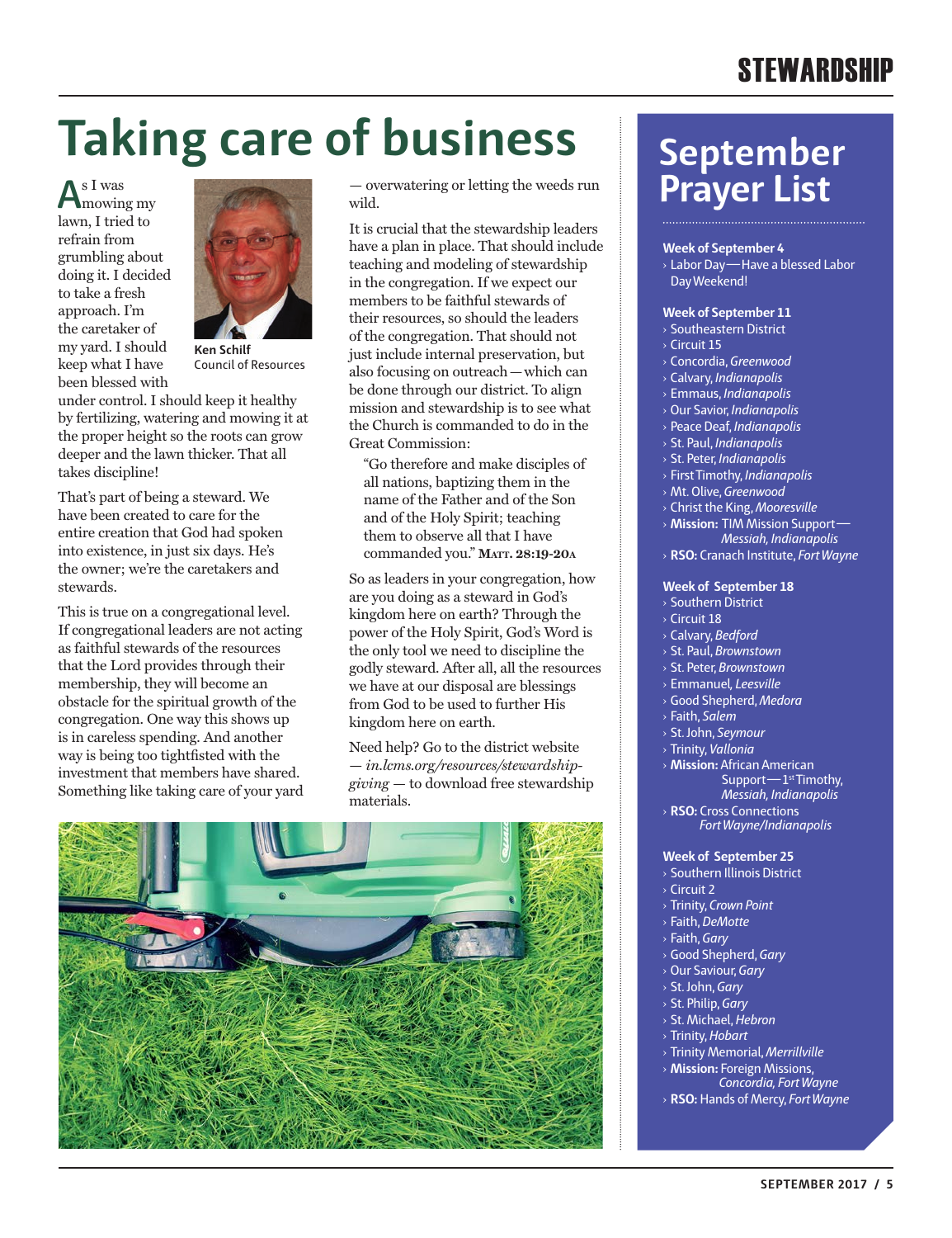### **CELEBRATIONS**

### **Congratulations Rev. Reifsteck!**

The Rev. Joshua Reifsteck was ordained and installed as associate pastor of Calvary, Indianapolis, on June 11. The Rev. Kurt Ebert is senior pastor.

Reifsteck was born and raised in Illinois and graduated from Valparaiso University in 2011. He graduated from Concordia Seminary in St. Louis in 2015 and did graduate work in historical theology before his call to Calvary. He is married to Laura, who grew up in Huntington and teaches elementary music.

**From left, (first row) the Revs. Udhay Raji, Kurt Ebert, Reifsteck, Daniel May, Sam Ruiz, Art Wehrmeister, Bob Armao; (second row) Harvey Lange, David Shadday, Matthew Schneider; back row: Troy Countryman, Ray Main, James Myers and Alan Barber.**



### **SEPTEMBER BIRTHDAYS**

SEPTEMBER 1 Kay Granzow, 92 Trinity, Hobart Pauline Hackman, 92 Immanuel, Seymour Kay Johnston, 90 Cornerstone, Carmel

SEPTEMBER 1 Mel Schwartz, 95 Emmanuel, Fort Wayne

SEPTEMBER 2 Rosalie Skiles, 91 St. James, Lafayette

SEPTEMBER 3 Melvin Wischmeier, 95 Immanuel, Seymour Betty Peters, 94 St. John, Monroeville Rosemary Wesselman, 90 St. John, Indianapolis

SEPTEMBER 5 Charlotte Waikel, 92 Holy Cross, Fort Wayne Mildred Bobb, 90 Immanuel, Seymour

SEPTEMBER 6 Mable Hankey, 93, Cornerstone, Carmel

SEPTEMBER 7 Mabel Ann Schwark, 96 Calvary, Indianapolis May Klinstiver, 94 Grace, New Albany James Preston, 92 St. Paul's, Fort Wayne

SEPTEMBER 8 Mary Jane Peck, 94 Calvary, Indianapolis Phyllis Brown, 90 St. Paul's, Bremen

SEPTEMBER 9 Vera Hammond, 96 Zion, Decatur Frieda Ruhlow, 95 Grace, New Albany

Herman Guenin, 93 Bethlehem, Fort Wayne Marcy Kelbie, 91 Holy Cross, Fort Wayne

Laverne Linnemeier, 90 St. Paul's, Fort Wayne Peter Reigert, 90 Cornerstone, Carmel

SEPTEMBER 10 Mildred Rahn, 92 Immanuel, Seymour

SEPTEMBER 11 Edward Ollman, 98 St. Matthew's, Delphi

SEPTEMBER 12 Berneice Newsom, 95 Holy Cross, Fort Wayne Esther Gottfried, 93 Immanuel, Seymour

SEPTEMBER 14 Ken Wiser, 93 Grace, New Albany

SEPTEMBER 16 **Dorothea Crawford, 100 Emmanuel, Fort Wayne** Jack Holm, 93 Calvary, Plymouth Dewey Kirkpatrick, 92 Redeemer, Seymour Mildred Kontak, 90 St. John, Indianapolis

SEPTEMBER 17 **Marvin Stoppenhagen, 102, Zion, Friedheim** Kathleen Boyer, 94 Immanuel, Avilla Russ Denzine, 92 Heritage, Valparaiso Meredith Gleitz, 91 Grace, New Albany

SEPTEMBER 18 Malinda Bieberich, 98 St. Paul, Preble, Decatur Norma Blank, 95 St. John, Lanesville Marlin Keidel, 93 Zion, Friedheim

SEPTEMBER 19 Leah Maier, 91 St. Paul's, Fort Wayne Norma Eshcoff, 90 Holy Cross, Fort Wayne

SEPTEMBER 21 Doris Graessle, 97 Redeemer, Seymour

SEPTEMBER 22 Frances Anderson, 90 Immanuel, Seymour SEPTEMBER 24 Erwin Brand, 92 Zion, Fort Wayne

SEPTEMBER 25 Marty Koerner, 94 Holy Cross, Fort Wayne H. Lorraine Yates, 93 Calvary, Indianapolis

SEPTEMBER 26 Evelyn Rippe, 98 Trinity, Hobart Elbert Fuhrmann, 95 Bethlehem, Fort Wayne

SEPTEMBER 27 Marion Boerger, 95 St. John, Monroeville SEPTEMBER 29 Bettye Southwood, 93 St. Pauls, Evansville Mary Thieme, 90 Zion, Decatur

**Belated Birthdays** AUGUST 24 Mel Schwartz, 95 Emmanuel, Fort Wayne

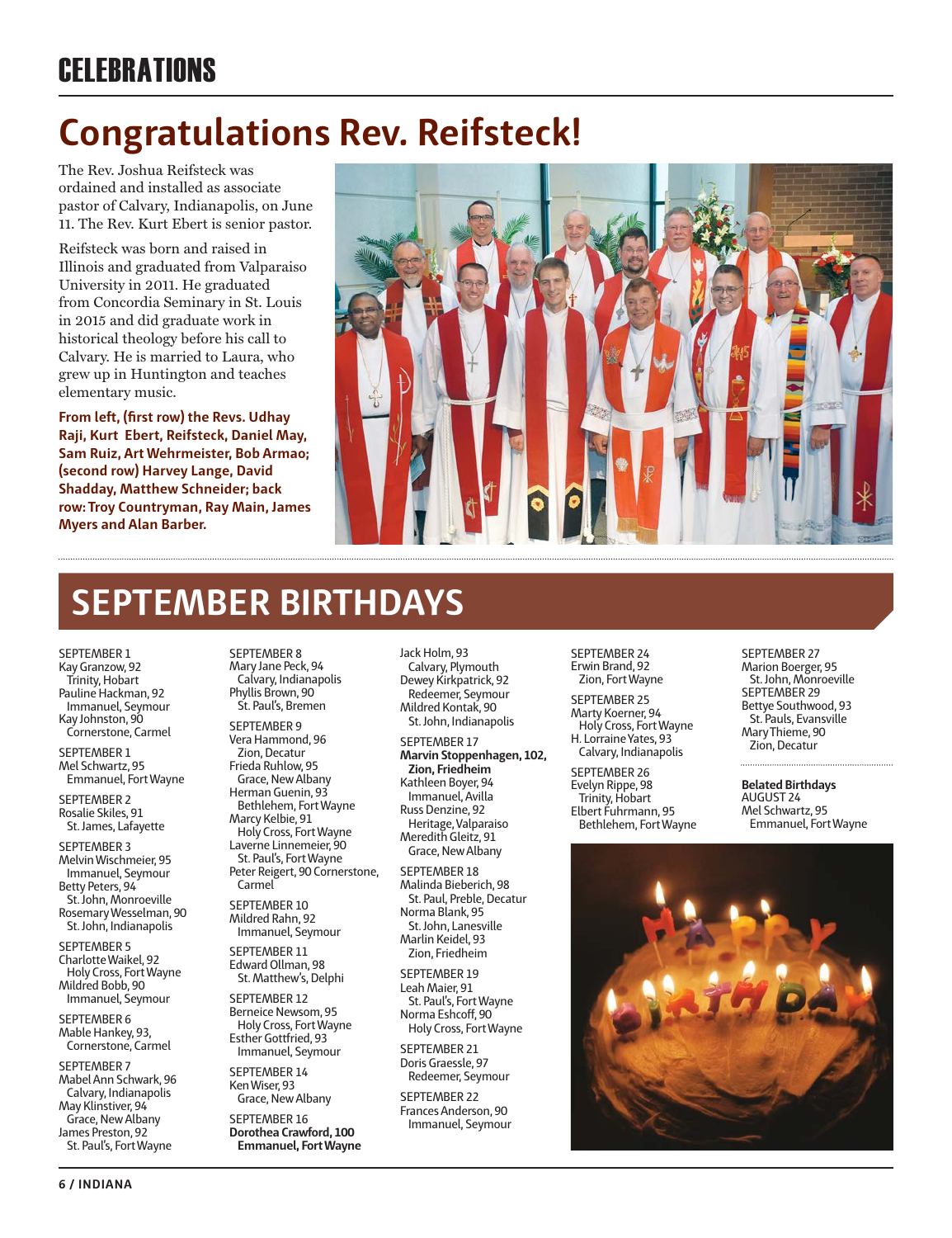### **CELEBRATIONS**

### **SEPTEMBER ANNIVERSARIES**

SEPTEMBER 9

#### SEPTEMBER 1

Mr. & Mrs. Ken Schueler, 60 St. Paul, Preble, Decatur

Mr. & Mrs. Robert Keuneke 55, St. Paul, Preble, Decatur

Mr. & Mrs. Eugene Linnemeier

- 55, Zion, Friedheim Mr. & Mrs. Ross Springer, 55
- Cornerstone, Carmel Mr. & Mrs. Dick Bradshaw, 54
- St. Matthew's, Delphi

SEPTEMBER 2

Mr. & Mrs. Clark Matson, 62 Immanuel, Avilla

Mr. & Mrs. Gordon Hardy, 57 St. Paul's, Bremen

Mr. & Mrs. Dan Bieberich, 56 Zion, Decatur

Mr. & Mrs. Carl Eckelman, 56

St. James, Lafayette Mr. & Mrs. Ronald Darlage, 56

Immanuel, Seymour Mr. & Mrs. Richard Melcher, 50

- St. John, Monroeville
- Mr. & Mrs. Paul Wolfgram, 50 Holy Cross, Fort Wayne

SEPTEMBER 3

Mr. & Mrs. Larry Baily, 56 Shepherd of the Hills, Georgetown Mr. & Mrs. Larry Bieberich, 51 St. Paul, Preble, Decatur Mr. & Mrs. Steve Lewis, 51 Cornerstone, Carmel Mr. & Mrs. Ted Mesh, 51 Epiphany, Westfield

- Mr. & Mrs. Gary Minix, 51 Our Redeemer, Knox
- Mr. & Mrs. Larry Strickler, 51 Cornerstone, Carmel

SEPTEMBER 4

Mr. and Mrs. Alton Egolf, 65 Immanuel, Avilla

SEPTEMBER 5

- Mr. & Mrs. Paul Seegers, 58
- St. Paul's, Bremen Mr. & Mrs. James Scheele 53
- St. Paul's, Fort Wayne
- Mr. & Mrs. Eugene Schroeder,
- 53, Epiphany Westfield

Mr. & Mrs. Butch Ruddick, 52 Redeemer, Seymour

SEPTEMBER 6

**Mr. and Mrs. Norman Curts, 70, Grace, New Albany**

SEPTEMBER 7

- Mr. & Mrs. Maynard Lambertus, 65, St. John, Lanesville Mr. & Mrs. Virgil Woebbeking, 60, Zion, Woodburn Mr. & Mrs. Donald Selking, 59
- St. Paul's, Fort Wayne
- Mr. & Mrs. Rodney, Volkman, 50, Calvary, Indianapolis

SEPTEMBER 8

Mr. & Mrs. Montie Prince, 54 Redeemer, Seymour

Living Water, Wolf Lake

| Mr. & Mrs. Gary Heckman, 72<br>Zion, Friedheim<br>Mr. & Mrs. Melvin "Doc" Cleeter,<br>60, Trinity, Dillsboro<br>Mr. & Mrs. Bill James, 50<br>Grace, Muncie                                |  |
|-------------------------------------------------------------------------------------------------------------------------------------------------------------------------------------------|--|
| SEPTEMBER 10<br>Mr. & Mrs. Arden Christen, 62<br>Cornerstone, Carmel<br>Mr. & Mrs. Bart Blum, 56<br>St. Paul, Preble, Decatur<br>Mr. & Mrs. Kenneth Hoffman,<br>50, St. John, Monroeville |  |
| SEPTEMBER 11<br>Mr. & Mrs. Maynard Griffin, 63<br>Zion, Garrett                                                                                                                           |  |
| SEPTEMBER 12<br>Mr. & Mrs. Robert Schultz,<br>64. Trinity Memorial,<br>Merrillville                                                                                                       |  |
| Mr. & Mrs. Larry Langsdale, 52<br>St. Paul's, Fort Wayne                                                                                                                                  |  |
| SEPTEMBER 13<br>Mr. & Mrs. William Toborg, 64<br>Redeemer, Seymour                                                                                                                        |  |

SEPTEMBER 14 Mr. & Mrs. Duane Lupke, 60 Emmanuel, Fort Wayne Mr. & Mrs. Richard Teising 54 St. John, Vincennes

SEPTEMBER 15 Mr. & Mrs. John Downing, 66 Heritage, Valparaiso Mr. & Mrs. Kenneth Meyer, 61

St. James, Lafayette Mr. & Mrs. Dan Kiel, 60 Immanuel, Seymour

SEPTEMBER 16 Mr. & Mrs. Ron Buuck, 50 Zion, Friedheim

Mr. & Mrs. Charles Sommerville, 50 Grace, New Albany

#### SEPTEMBER 17

Mr. & Mrs. Edward Beltz, 57 Immanuel, Seymour Mr. & Mrs. Kenneth Geller, 57 St. Paul's, Fort Wayne Mr. & Mrs. Jim Rosser, 56 Cornerstone, Carmel Mr. & Mrs. Robert Gonzalez, 52 Zion, Fort Wayne Mr. & Mrs. Carl Albersmeyer, 51 Zion, Fort Wayne Mr. & Mrs. Tony Wagner, 51

Zion, Decatur

SEPTEMBER 18

- Mr. & Mrs. Bob Zoller, 63 Holy Cross, Fort Wayne Mr. & Mrs. William Bender, 62
- Trinity, Hobart Mr. & Mrs. Jim Crosby, 62 Zion, Friedheim
- Mr. & Mrs. Michael Martin, 52 Zion, Woodburn

SEPTEMBER 19

Mr. & Mrs. Hank Kolb, 64

Mr. & Mrs. Stefan Anderson, 58 Grace, Muncie Mr. & Mrs. Ronald Knutson,

58, Trinity Memorial, Merrillville

Mr. & Mrs. Dennis Meyer, 53 St. John's, White Creek

SEPTEMBER 20 Mr. & Mrs. Ralph Selking, 59 St. Paul, Preble, Decatur

#### SEPTEMBER 22

Mr. & Mrs. Kenneth Hirsch, 61, Zion, Woodburn

- Mr. & Mrs. Donald Buckles, 55, Immanuel, Avilla Mr. & Mrs. John Schultz, 55,
- St. Paul's, Fort Wayne

SEPTEMBER 23 Mr. & Mrs. Thomas Miller, 50, Trinity Memorial, Merrillville

SEPTEMBER 24 Mr. & Mrs. Erwin Mueller, 68 Holy Cross, Fort Wayne Mr. & Mrs. Leslie Brandt Jr., 57

- Calvary, Indianapolis Mr. & Mrs. Cal Kassuelke, 57
- Cornerstone, Carmel

Mr. & Mrs. Ralph Ewell, 56

- St. Paul, Preble, Decatur Mr. & Mrs. Keith Bellman, 51
- St. Paul's, Bremen
- Mr. & Mrs. Herb Meyer, 51 Holy Cross, Fort Wayne
- Mr. & Mrs. Steve Utter, 51
- St. John's, Farmers Retreat Mr. & Mrs. Charles Wolff, 51 St. Peter, North Judson
- SEPTEMBER 25 Mr. & Mrs. Bill Counterman, 69, St. John (Bingen), Decatur
- Mr. & Mrs. John Salhoff, 52 St. Paul's, Bremen
- Mr. and Mrs. Fred Sterrett, 52 St. James, Lafayette
- SEPTEMBER 26
- Mr. & Mrs. Dave Bradtmueller, 53, St. John, Monroeville Mr. & Mrs. Mike Busse, 53,
- Zion, Decatur Mr. & Mrs. Larry Linnemeier,
- 53, Emmanuel, Fort Wayne Mr. & Mrs. William Steele, 53 St. James, Lafayette
- SEPTEMBER 27
- Mr. & Mrs. Donald Moffatt, 65, Cornerstone, Carmel
- Mr. & Mrs. Glen VonDielingen, 53, Immanuel, Seymour
- SEPTEMBER 28
- Mr. & Mrs. Roger Podell, 60
- St. Peter, North Judson Mr. & Mrs. Dwight Bieberich,
- 54, Zion, Fort Wayne Mr. & Mrs. Gene Kalthoff, 54

Bethlehem, Fort Wayne

SEPTEMBER 29

Mr. & Mrs. Paul Hoffman, 55 St. John's, White Creek Mr. & Mrs. Robert Koontz, 54

St. Paul's, Bremen

SEPTEMBER 30 Mr. and Mrs. James McKown, 50, Grace, New Albany

- **Belated Anniversaries** AUGUST 1
- Mr. & Mrs. Allen Herbst, 58 Emmanuel, Fort Wayne
- AUGUST 13 Rev. & Mrs. Arthur Klausmeier,
- 51, Emmanuel, Fort Wayne

AUGUST 24 Mr. and Mrs. Guy Weber, 54 Our Redeemer, Knox